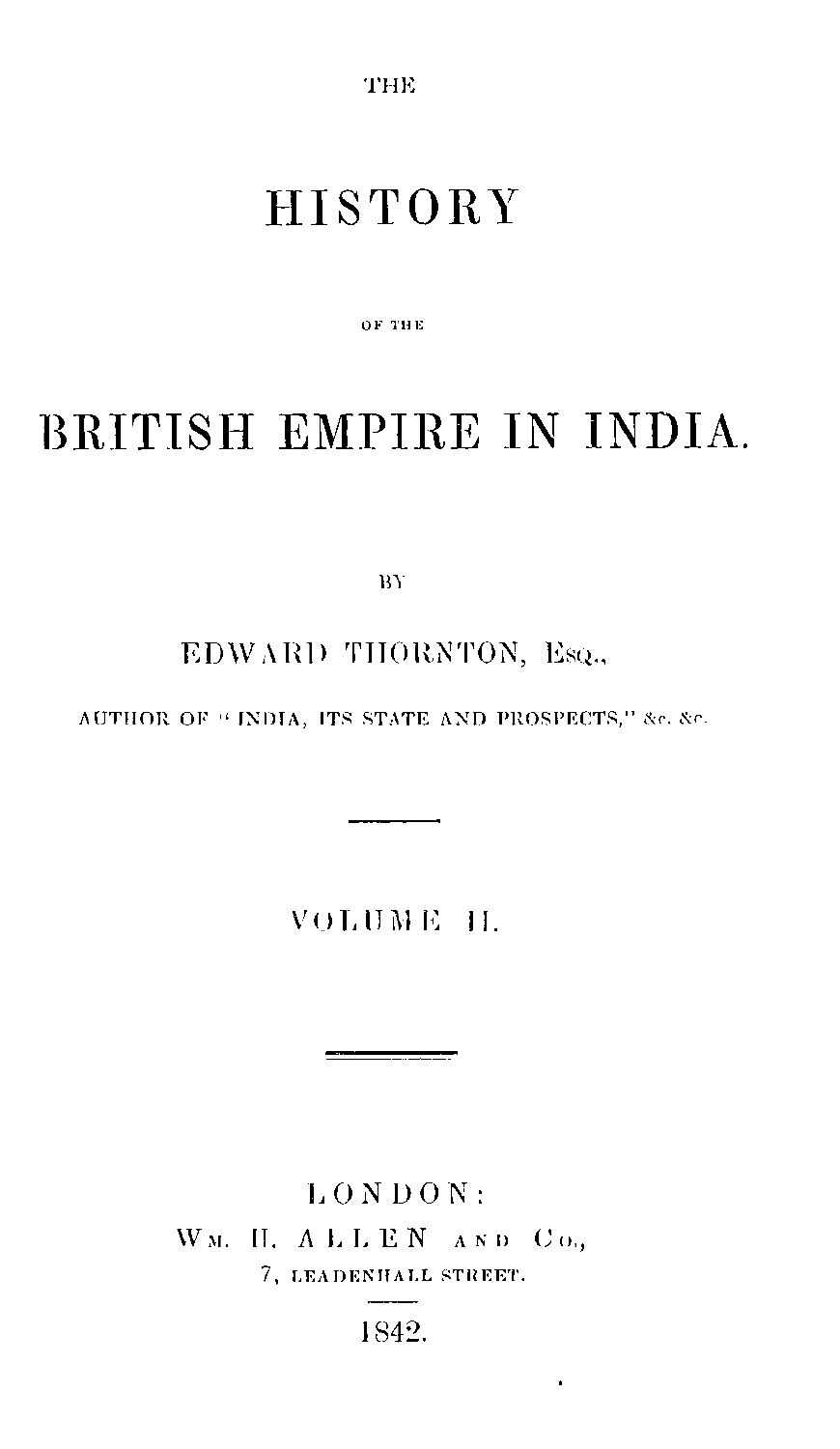$\frac{1}{1-\frac{1}{2}}\left( \frac{1}{1-\frac{1}{2}}\right) \left( \frac{1}{1-\frac{1}{2}}\right) \left( \frac{1}{1-\frac{1}{2}}\right) \left( \frac{1}{1-\frac{1}{2}}\right) \left( \frac{1}{1-\frac{1}{2}}\right) \left( \frac{1}{1-\frac{1}{2}}\right) \left( \frac{1}{1-\frac{1}{2}}\right) \left( \frac{1}{1-\frac{1}{2}}\right) \left( \frac{1}{1-\frac{1}{2}}\right) \left( \frac{1}{1-\frac{1}{2}}\right) \left( \frac{1}{1-\frac{1}{2}}\$ Printed by J. L. Cox & Sons, 75, Great Queen Street, Lincoln's-lim Fields,  $\frac{1}{1-\frac{1}{1-\frac{1}{1-\frac{1}{1-\frac{1}{1-\frac{1}{1-\frac{1}{1-\frac{1}{1-\frac{1}{1-\frac{1}{1-\frac{1}{1-\frac{1}{1-\frac{1}{1-\frac{1}{1-\frac{1}{1-\frac{1}{1-\frac{1}{1-\frac{1}{1-\frac{1}{1-\frac{1}{1-\frac{1}{1-\frac{1}{1-\frac{1}{1-\frac{1}{1-\frac{1}{1-\frac{1}{1-\frac{1}{1-\frac{1}{1-\frac{1}{1-\frac{1}{1-\frac{1}{1-\frac{1}{1-\frac{1}{1-\frac{1}{1-\frac{1}{1-\frac{1}{1-\frac{1$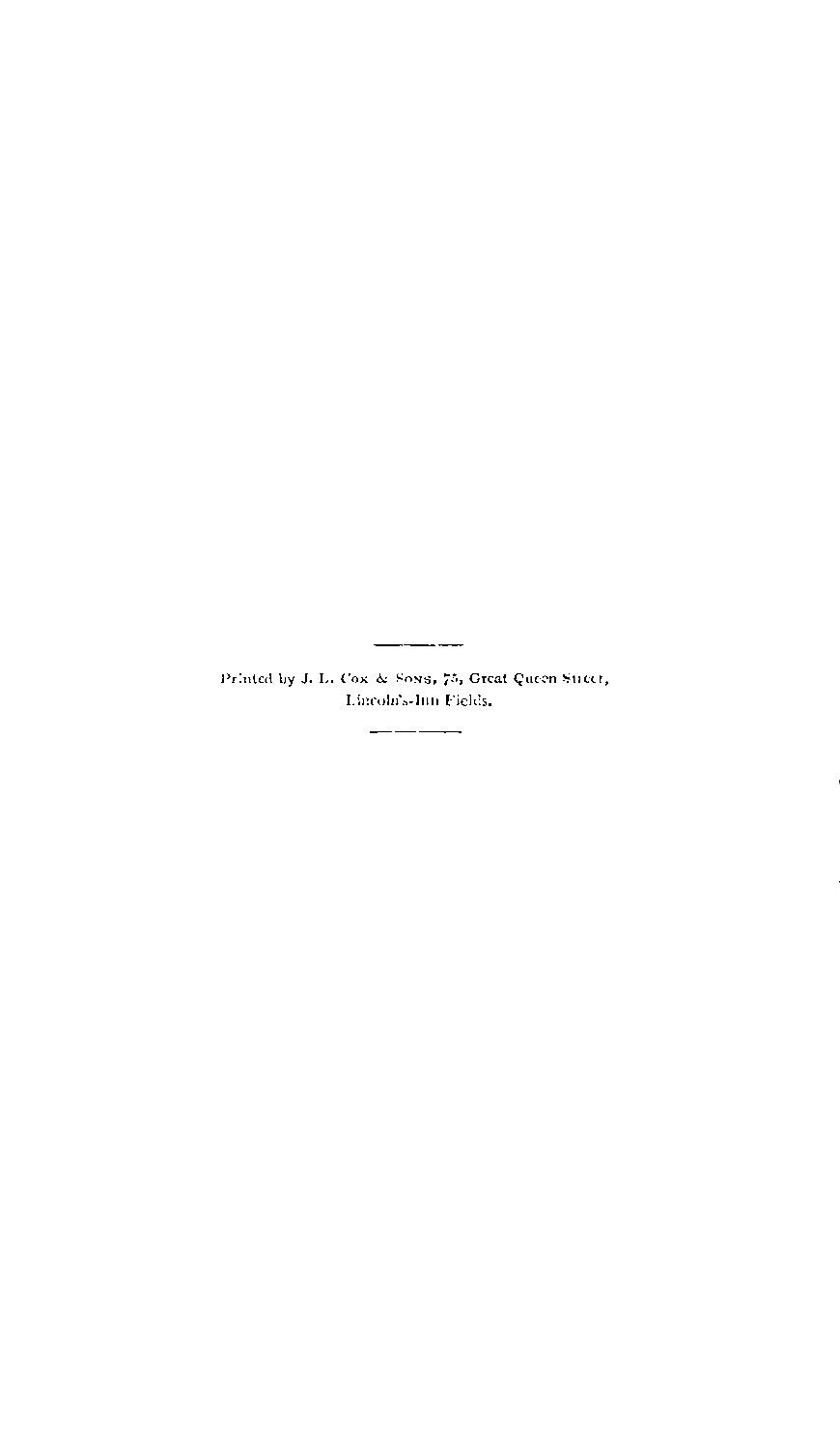### **CONTENTS**

OF.

**VOLUME IL** 

#### CHAPTER VIII.

Dividends of the East-India Company-Bill brought into Parliament for regulating them—Company petition against it-Singular Debate in Court of Proprietors-Bill passed through both Houses-Protest against it signed by nineteen Peers-Admission of the Crown to a participation in the Profits of the Company-Act for limiting Company's Dividends renewed - Agreement for five years effected between the Government and the Company-New extraordinary Commissioners depart for Bengal—Perish at Sea -Disgraeeful conduct of Ministers in secretly granting to Sir John Lindsay a Royal Commission, conferring enlarged powers-Its secret history traced to the arrival of Mr. Maepherson in England, as the Agent of the Nabob of Areot-His interviews with the Duke of Grafton-The Directors remonstrate, and Sir Robert Harland appointed to succeed Sir John Lindsay-Hostilities between Government of Madras and Tanjore, arising out of disputes between the Rajah of that country and Mahomet Ali; terminate in the surrender by the Rajah of a Fortress and two Districts—Disputes between Madras Government and Sir Robert Harland-Abrupt departure of the latter-Restoration of Sir Robert Fletcher, and his appointment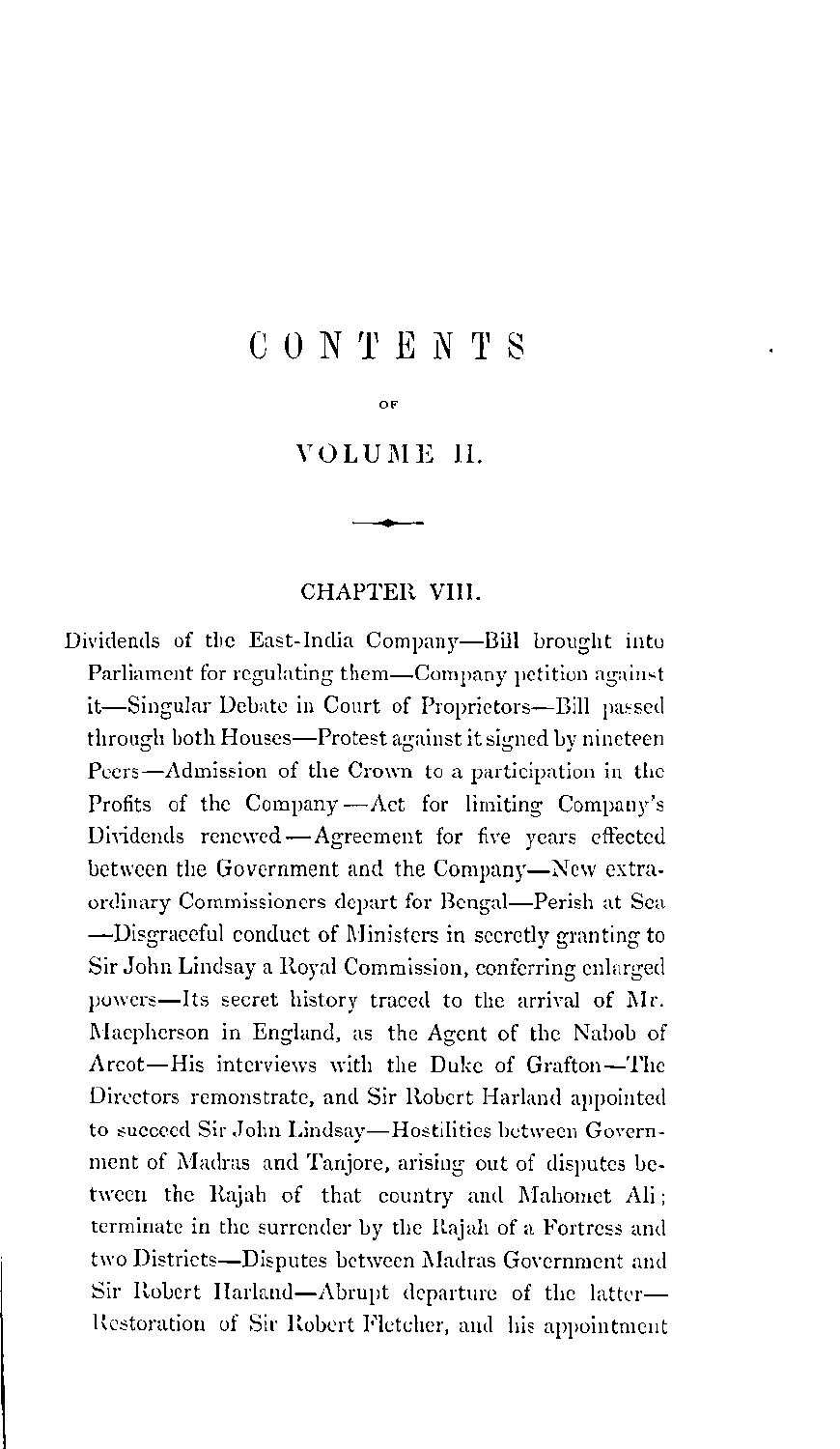to Council at Madras-His disputes with the Government, and return to England-Conquest of Tanjore-Administration of Clive's successors-Mr. Verelst-Mr. Cartier-Death of the Nabob, of small-pox-Succeeded by his Brother Mobarik al-Dowlah - Mr. Cartier succeeded by Warren Hastings--Early acts of his Government --Favour shewn to Goodias. Son of Nuncomar-Mahomed Reza Khan and Shitabroy apprehended; their acquittal-Death of Shitabroy-Selection of Munny Begum as Guardian of the young Nabob-Emperor transfers to the Mahrattas the Districts assigned for his support—Resumption of those Districts by the British-Payment of Company's Tribute to the Emperor discontinued-Districts of Korah and Allahabad ceded to the Vizier for fifty Laes of Rupecs -Hastings assists the Vizier against the Rohillas; his motives-The Rohillas totally defeated-Dastardly Conduet of the Vizier's Troops-State of Affairs at home-Company apply to Government for a Loan-Two Committees appointed by House of Commons, to inquire into their Affairs—Plan for the new Constitution of the Government of India-Bill presented to Parliament-Indignation of the Proprietors—Company petition against it, and pray to be heard by Connsel-Corporation of London also petition against it-Bill passed-Remarks on its Provisions—New Era in the History of the Company—Warren Hastings named as the Head of the new Government -Mr. Barwell, General Clavering, Colonel Monson, and Mr. Philip Francis, as Councillors ... Pp. 1 to 58  $\ddotsc$ 

#### CHAPTER IX.

Disputes between the Members of the new Government of Bengal-General Clavering calls for certain Correspondence between Hastings and Mr. Middleton, the Resident at the Court of the Vizier, which is withheld—Mr. Middleton recalled, and his duties transferred to Colonel Champion-Proposal of the Majority to demand pay-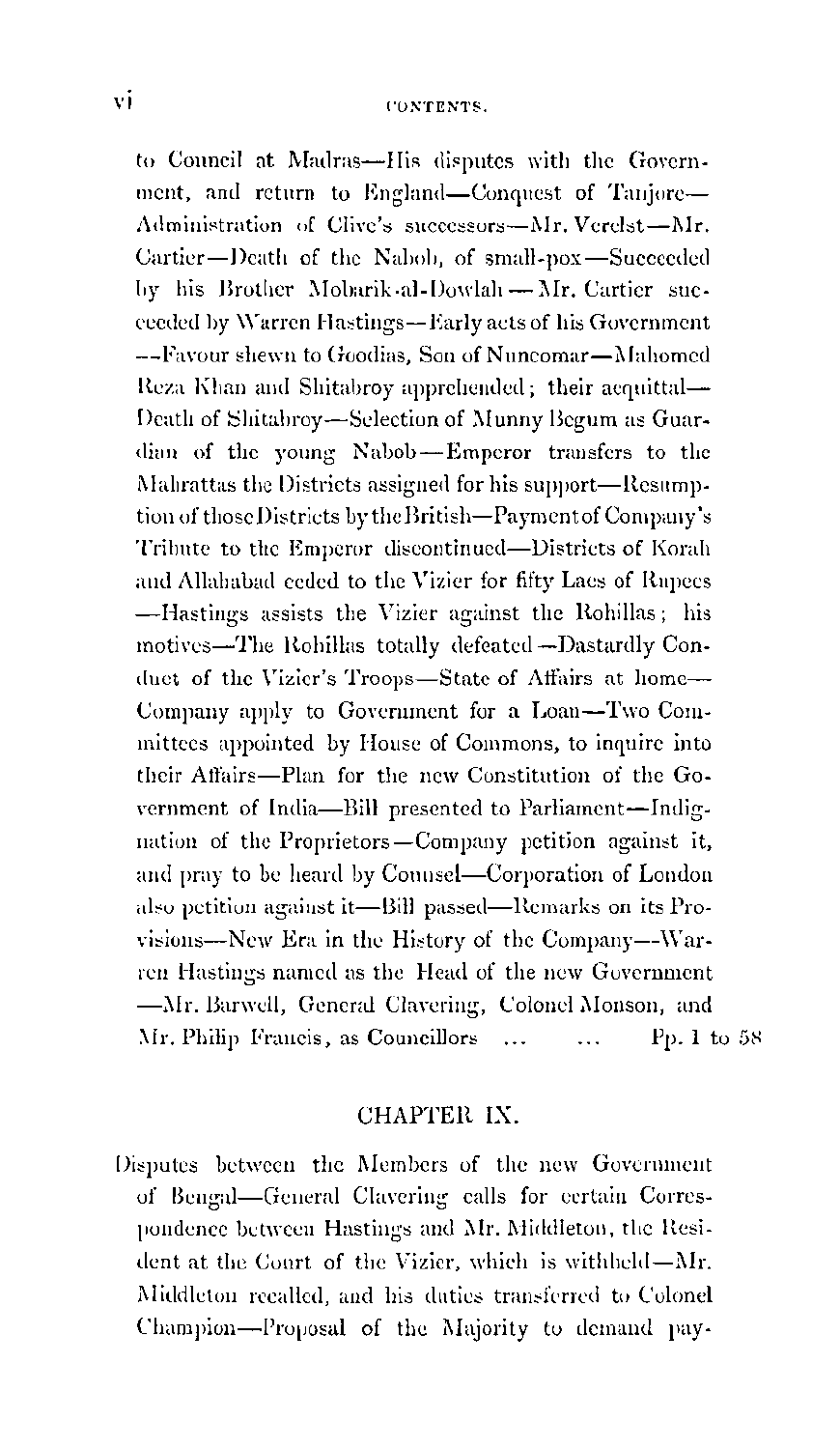ment of all Sums due by the Vizier-Resistance of Hastings-Disputes referred home for consideration-Death of Shoojah-ad-Dowlah, and accession of his Son, Azoffal.Dowlah - A new Treaty concluded with Azoff-al-Dowlah-Reruarks on its Provisions-Personal Charges preferred against Hastings-Is accused, by the Ranee of Burdwan and others-By Nuncomar, of receiving Money from Munny Begum-Hastings resists inquiry into these Charges-Council, notwithstanding, determine to enter on inquiry, and, in the absence of Hastings, pass Resolutions declaring that three Lacs and fifty-four thousand ltupees of the Company's Money had been received by the Governor-general, and calling upon him to refund the amount-Hastings refuses to reply, and further Resolution passed, that the Proceedings should be submitted to the Company's Attorney-Proceedings instituted in the Supreme Court against Nuncomar and others for Conspiracy-Before Trial on this Charge, Nuncomar is apprehended for Forgery-Found guilty and executed-Remarks on his fate-Mahomed Reza Khan restored to office-Death of Colonel Monson reduces the two Parties in the Conncil to an equality in numbers, giving Hastings the casting vote-Hastings re-appoints Mr. Middleton to the Oude Residency, and removes Mr. Fowke from a situation at Benares-Intention of Hastings to resign-Dissatisfaction at home, regarding Hastings's proceedings-Proceedings of Court of Directors and General Court in connection with his proposed removal from Office-Colonel Maclean declares himself the Agent of Hastings. and states that he has authority to tender his resignation - Resignation accepted-General Clavering appointed Governor-general, and Mr. Wheler to the vacant seat in Council-Hastings repudiates the acts of Colonel Maclean, and retains his post-General Clavering, notwithstanding. assumes the functions of Governor-general-Extraordinary Conference between General Clavering and Mr. Barwell, Hastings's supporter in Council-Question re-

والمتعوض والمتواصل والمتعاقلا والمتعاري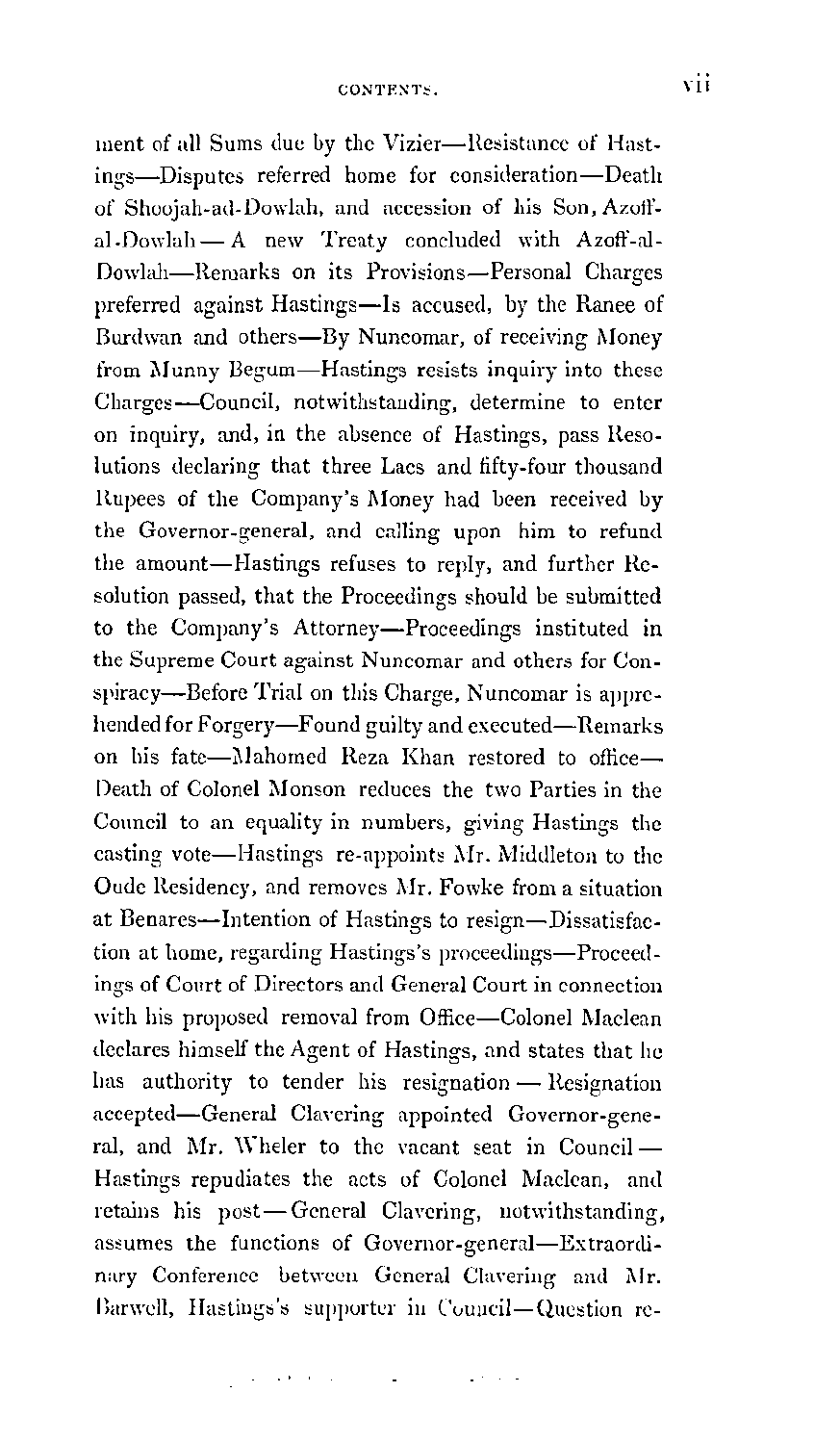ferred to the Judges of the Supreme Court, who decide in favour of Hastings--Hastings and Barwell pass a Resolution, declaring General Clavering no longer a Member of the Conneil-Further appeal to the Judges, who decide that the Council have no power to remove one of its Members - Remarks on these transactions - Death of General Clavering gives Hastings controlling authority in Council—Request of the Nabob to be permitted to undertake the management of his own Affairs complied with by Hastings - Disapprobation of the Court of Directors of the arrangements connected with it, and of the removals of Mr. Bristow and Mr. Fowke - Sir Eyre Coote appointed to succeed General Clavering-Usually supports Hastings — Attempted reconciliation between Francis and Hastings-State of the Law in India-Singular Contest between the Government of Bengal and the Supreme Court--Appointment of Sir Elijah Impey to be Judge of the Sudder Dewanny Adawlut-Duel between Francis and Hastings, in which the former is wounded-... Pp. 59 to  $155$ Francis quits India  $\mathcal{L}_{\mathcal{A}}$  $\mathbf{r}$  $\ddotsc$ 

#### CHAPTER X.

Hostilities between the Government of Bombay and the Nabob of Broach-The City of Broach taken by storm--Rugonath Row, on the death of his Nephew, succeeds to the office of Peishwa, and meditates War in the Carnatic -The Widow of the late Peishwa gives birth to a son, but Rugonath Row still maintains his pretensions to the office-English support him with the view of obtaining possession of Salsette and Bassein-Progress of negotiation unsatisfactory to the English-English take forcible possession of Salsette and Caranja - New Treaty concluded with Rugonath Row, by which the Company agree to aid him with a considerable force, and he to surrender Bassein and other places-Bengal Government disapprove of the Treaty-Resolve to negotiate with the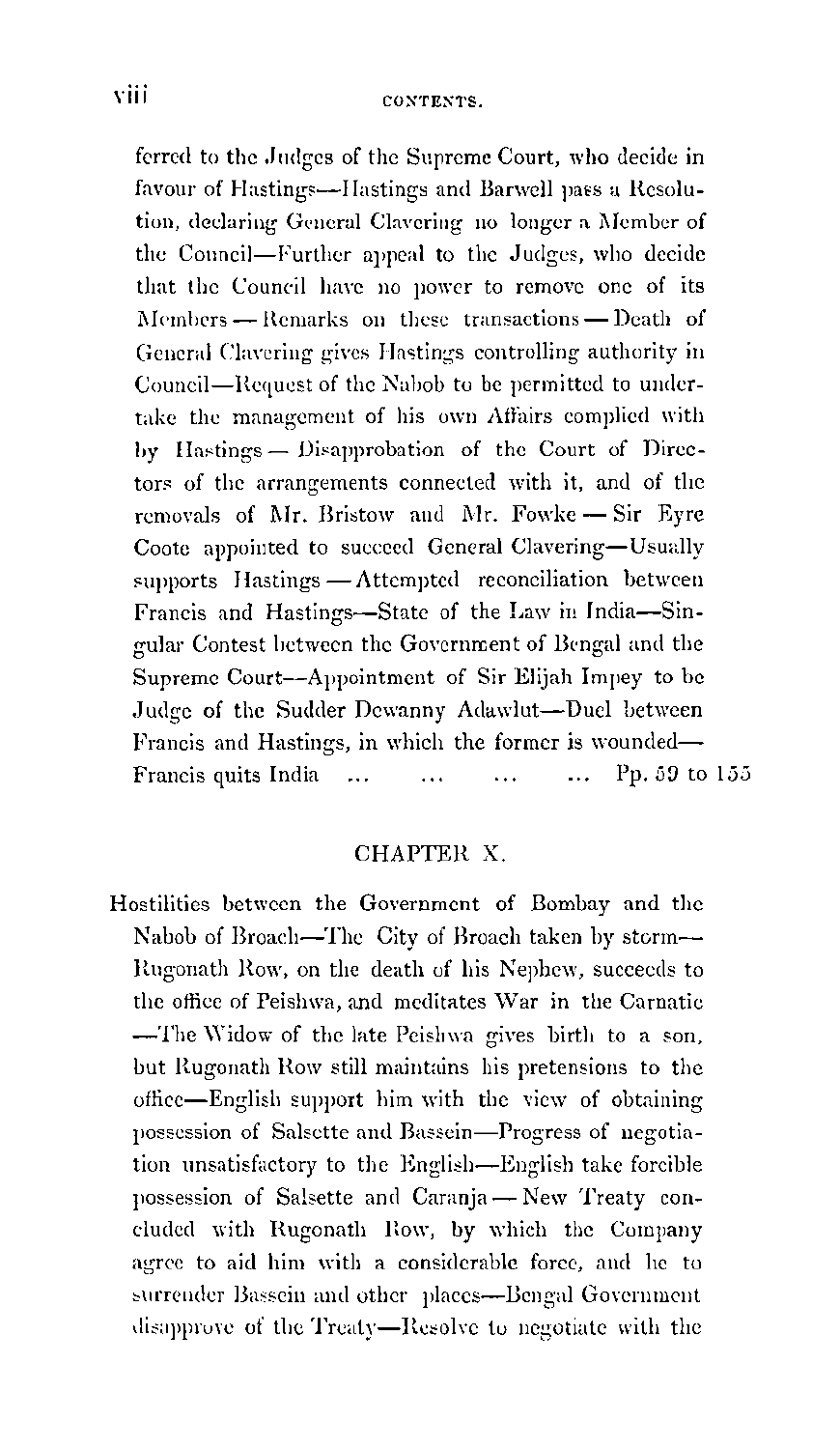Ministers of the infant Peishwa, and appoint Colonel Upton British Representative at Poona-Movements of British Force acting in conjunction with Rugonath Row-Application to Bengal from Bombay for men and money-The former refused-Unsatisfactory course of the Negotiation at Poona-Bengal Government make vigorous preparations for War-Treaty concluded with Mahratta authorities at Poona-Rugonath How retires to Surat-Review of these transactions-Intrigues of the Chevalier St. Lubin, agent of the French Goyernment at the Court of Poona excite the alarm of the Goyernment of Bombay, and a large force is sent from Bengal under the command of Colonel Leslie-The Bombay Government renew Negotiation with Itugonath How, and put in motion an Expedition under Colonel Egerton-Disgraceful flight of this force-Escape of Rugonath How, who takes refuge with Scindia-Con vention concluded with the Mahrattas, by which the English agree to restore Salsette, &c.-Colonel Leslie is succeeded by Colonel Goddard in the command of the Bengal Detachment, who with great expedition arrives at Surat-Government of Bombay resolve not to recognize the convention with the Mahrattas-Praise. worthy conduct of Hastings with respect to the errors committed at Bombay-Rugonath Row escapes from Scindia-Ahmedabad and Lahar taken by Assault by a body of Troops under Captain Popham-Fall of Gwalior -Surrender of Bassein-Attack by the Mahrattas on a force under the command of Colonel Hartley-Difficulties of Hastings-The Bhore Ghaut carried by Colonel Parker -A force, under the command of Colonel Camac, sent to carry the War into the Territories of Scindia and Holkar - He retreats, but subsequently obtains a complete Victory over Scindia, with whom a Treaty is concluded  $Pp. 156$  to  $198$ 

ix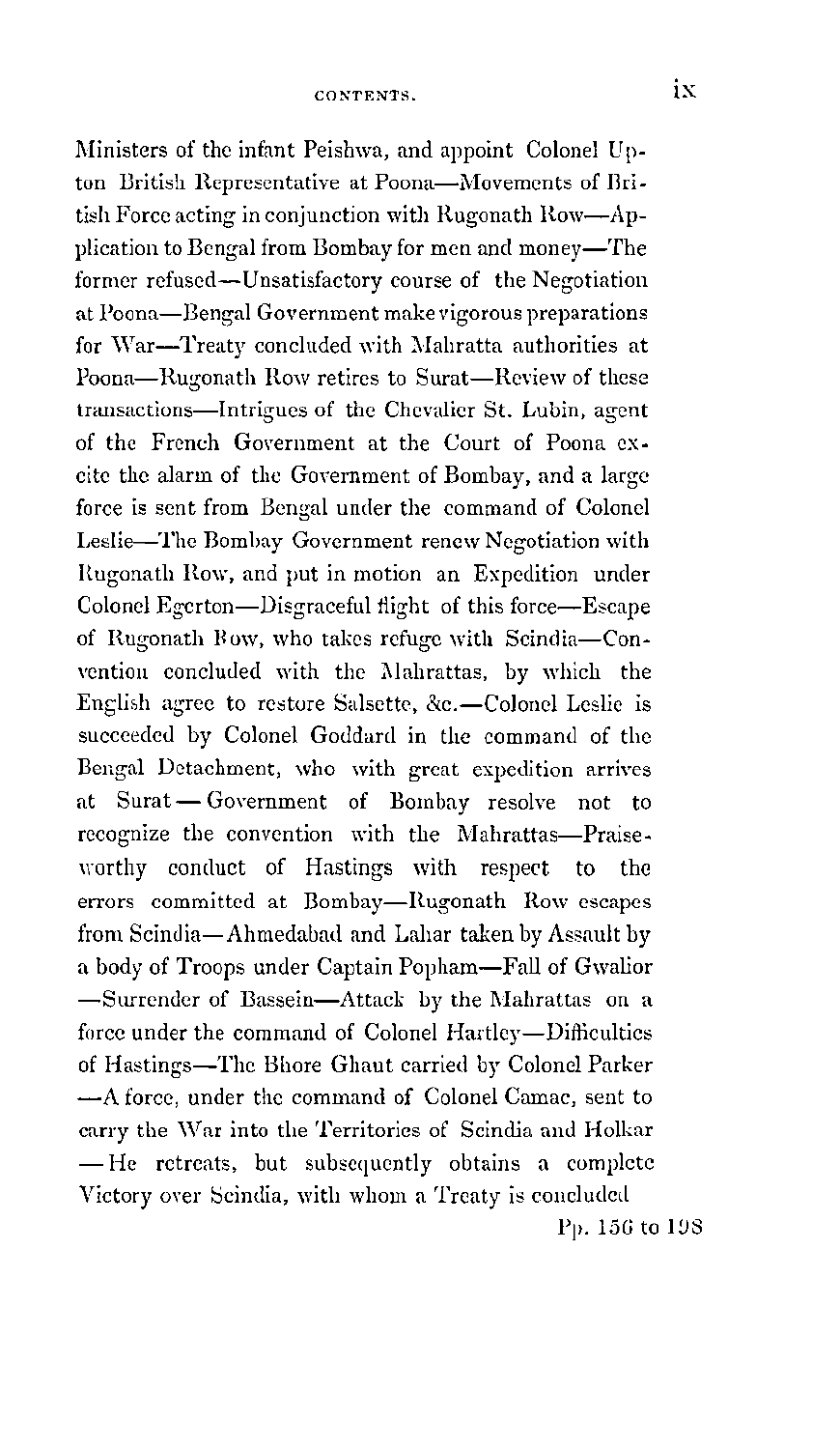#### CHAPTER XI.

Appointment of Lord Pigot to be Governor of Madras-Restoration of the Rajah of Tanjore-Mr. Paul Benfield intimates that he held Assignments on the Revenues of Tanjore for sums of vast amount lent by him to the Nabob of Arcot--Obtains credence-Struggle in Council of Madras as to the appointment of British Resident at Tanjore-Lord Pigot suspends Messrs, Brooke and Stratton from their seats in Council—Orders Sir R. Fletcher, the Commander-in-Chief, into arrest, and is himself arrested-Death of Lord Pigot-Observations on these events--Apathy of Hastings in regard to them-Proceedings at home respecting the affairs of Madras-War between Eugland and France-Capture of Pondicherry--Expedition against Mahé-Capture of Mahé offensive to Hyder Ali-Negotiations between the Government of Madras and the Nizam-Arrangement with Basalat Jung-Attempt of British force to pass through territories of Hyder Ali repulsed—Mr. Hollond's Mission to the Court of the Nizam—Characteristic letter—Nizam being informed that the Company would no longer pay the annual Tribute on account of the Northern Circars, declares that he will prepare for War—Proceedings of the Bengal Government— Mr. Hollond recalled by Government of Madras, but continued by that of Bengal—Basalat Jung stops the march of Colonel Harpur, and demands the restoration of Guntoor-Madras Government refuse; but Government of Bengal take a different view, and restore Guntoor-Hyder Ali's movements induce Mr. Whitehill, the Governor of Madras, to order the detachment, formerly commanded by Colonel Harpur, to recross the Kistna-War with Hyder Ali-Tardy preparations of Madras Government-Destruction of Force under Colonel Baillie-Cruelties exercised on the Prisouers-Incredulity of Sir Heetor Munro, the Commander-in-Chief-Consternation at Madras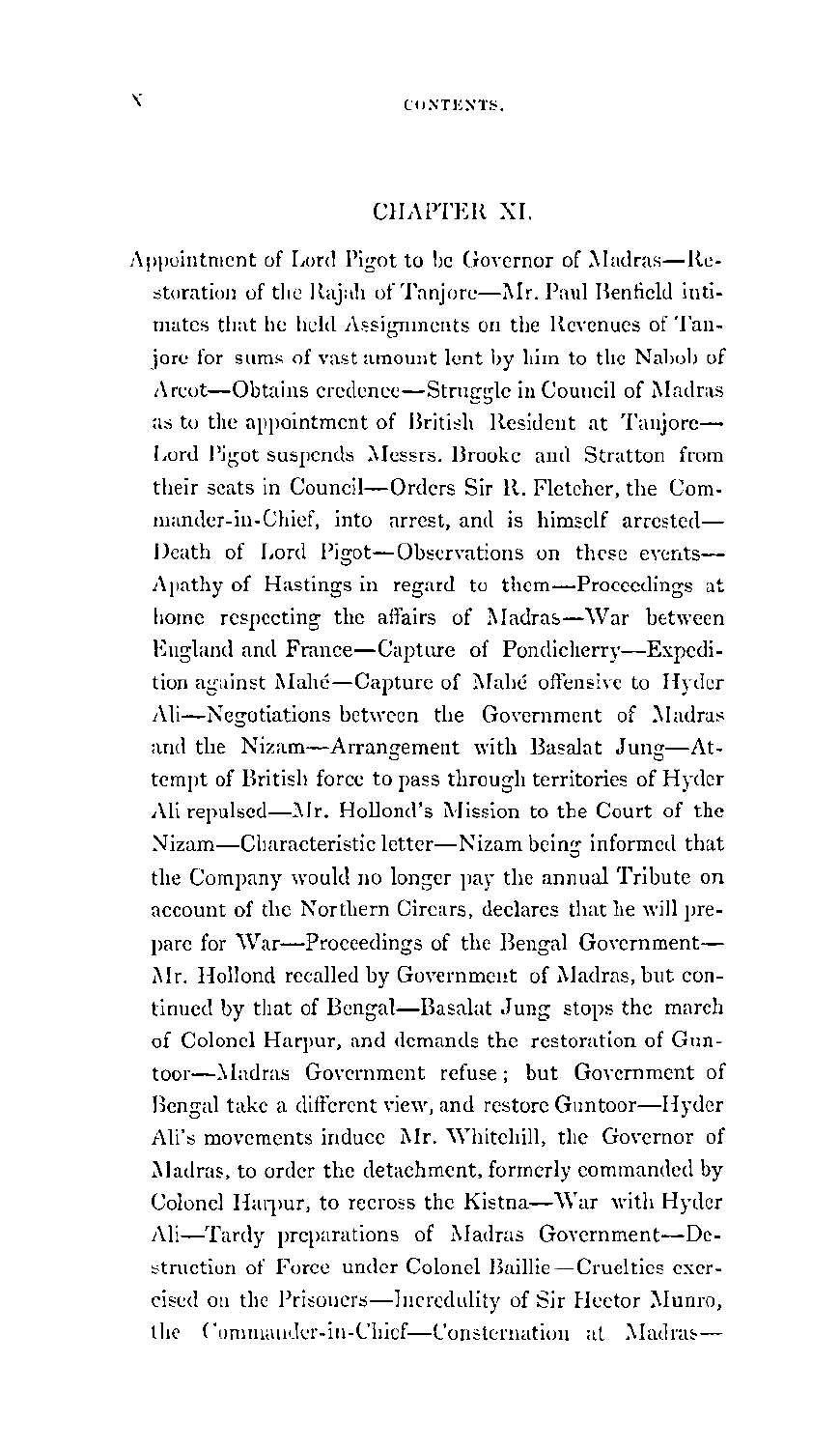Force dispatched from Bengal, and Sir Eyre Coote proceeds to Madras to take command of the Army-Mr. Whitehill snspended from the office of Governor of Madras, and dismissed the service-Corruption at Madras, in which Mr. Whitehill was accused of being involved-Hyder Ali resumes the Siege of Arcot-Is successful-Difficulties of Sir Eyre Coote-He relieves Chingleput-Capture of the Fort of Carangoly-Capture of Wandewash-Victory obtained over Hyder Ali, who is saved by the advice of a groom-Tippoo Sultan renews the Siege of Wandewash-Sir Eyre Coote arrives at Carangoly, and Tippoo Sultan decamps from Wandewash-Surrender of Tripassore-Negotiations as to exchange of Prisoners-Another Battle of not very deeisive character--Arrival of Lord Macartney, the new Governor of Madras-Defeat of Hyder Ali at the Hill of Sholingur--Capture from the Dutch of Sadrass, Pnlicat, and Negapatam-Conquest of Trincomalee and Fort Ostenburgh-Ill sneeess of Hyder Ali on the coast of Malabar-Force under Col. Braithwaite in Tanjor0 cut to pieces by Tippoo Sultan-Action between the English and French Fleets-Loss of Cuddalore and Pennacoil-1'rincomalee surrenders to the French-Disgraceful conduct of M. Suffrein, the French Admiral, in transferring prisoners to Hyder Ali-Differences between Lord Macartney and Sir Eyre Coote-The latter proceeds to Bengal-Death of Hyder Ali-Return of Sir Eyre Coote to  $Madras-His$  Death- $M$ . Bussy takes the command of the French troops in India-Actions on lanll and at sea--Progress of the War on the western side of India-Snrrender of Bednore and Mangalore-Capture of Anantpore-Subsequent Evacuation of Bednore by the British-Peace proclaimed between France and England --Armistice concluded with Tippoo Sultan-Dismissal of General Stuart from the command of the Madras Army--His arrest-Tippoo still carries on Hostilities-Distress of the Garrison of Mangalore, which capitulates-Capture of Paligaut-Commissioners proceed to the Court of Tippoo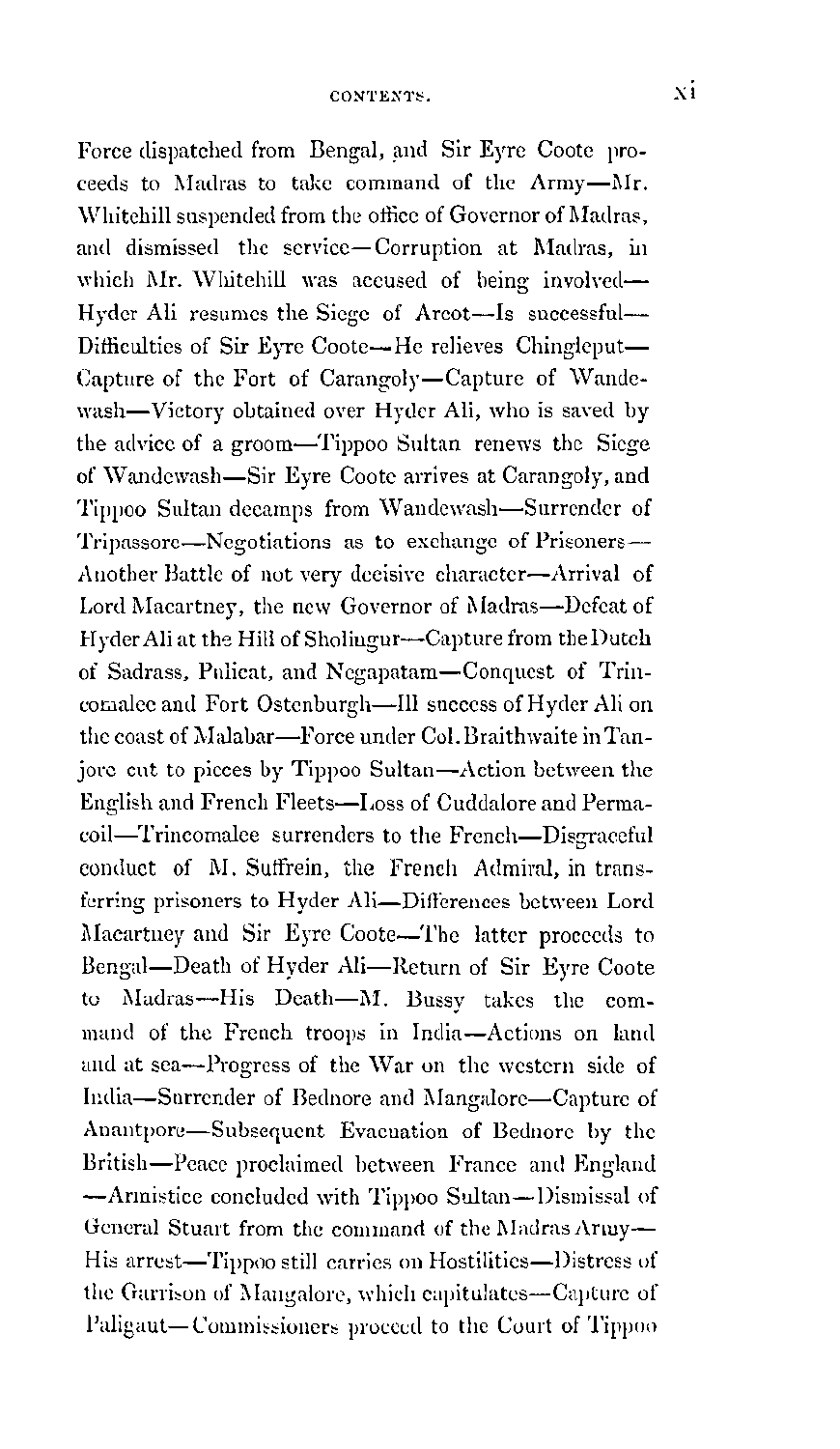to negotiate-Proceedings of the Commission-Treaty concluded -- Differences between Hastings and Lord Pp. 199 to 294 Macartney  $\ddotsc$  $\ddotsc$  $\ddotsc$  $\ddotsc$ 

#### CHAPTER XII

Affairs of Bengal-Disputes with Cheyt Singh, the Rajah of Benares—Hastings proceeds to Benares and arrests the Rajah--British Force cut to pieces, and the Rajah escapes—Attack on Ramnaghur fails—Hastings compelled to retire to Chunarghur-Patecta taken by Storm by Major Popham—Defeat of a party of the enemy by Major Croft— Zemindary transferred from Cheyt Singh to the Son of Bulwunt Singh's Daughter-Surrender of Bidzeglur-The Military appropriate the Treasure as Prize—Remarks on the Conduct of Hastings with regard to the Claims of the Military and to Cheyt Singh-The Vizier of Oude meets Hastings at Benares-Treaty concluded with the Vizier-Hastings receives a Present from the Vizier, which he applies to the Public Service-Requests the Court of Directors to grant him the Amount for his private benefit. and is refused-Articles of the Treaty with the Vizier of Oude-Iniquitous character of the Stipulation regarding Fyzoola Khan-Remarks on the Second Article, which related to the Resumption of Jaghires-Its Effect as to the Begums-Review of the Allegations against those Ladies, and of the Conduct of Hastings towards them-Extraordinary mode adopted for vindicating the Acts of the Governor-general-Mr. Middleton again Resident at Oude in place of Mr. Bristow—Proceedings for obtaining possession of the Wealth of the Begums-Hastings dissatisfied with Mr. Middleton, who resigns-Mr. Bristow reappointed—Hastings again dissatisfied, and proposes Mr. Bristow's recal, but is unsuccessful-Residency at Oude abolished-Hastings proceeds to Lucknow to make Arrangements for the Payment of the Vizier's Debt to the Company-He restores to the Begums a portion of the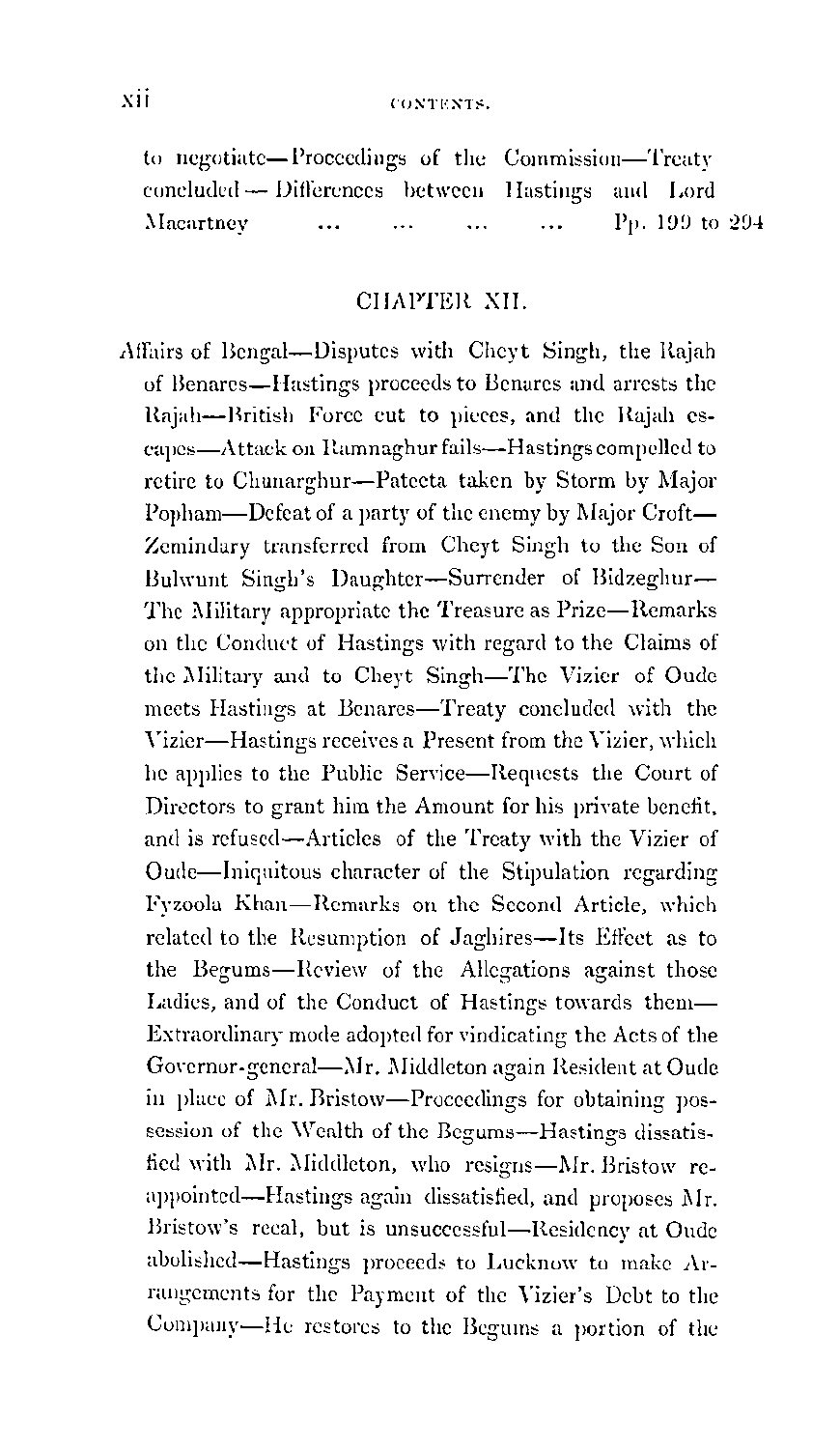Jaghires of which they had been deprived-Hastings returns to Calcutta, and departs for England  $\ldots$  Pp. 295 to 340

#### CHAPTER XIII.

Parliamentary Provisions relating to the Government of Bengal, the Trade and Territorial Possessions of the Company, and the Supreme Court-Select and Secret Committees of the House of Commons-Hastings condemned in Parliament-Court of Directors determine to recal him, but General Court declare in his Favour—Proceedings against Sir Elijah Impey—Ministerial Changes—India Bill of the Coalition Ministry passes the House of Commons-Opposed in the House of Lords--Rumour of the King's Hostility to the Bill-Its Effects-Dismissal of the Ministry-New Ministry formed by Mr. Pitt-New India Bill brought in and lost-Parliament Dissolved-Ministers powerful in the new Parliament-India Bill again introduced and passed--Its more important Provisions-Advantages of those relating to the Administration of the Government of India-Objectionable provisions for inquiring into the Property of persons returning from India, and for establishing a new Court for the Trial of Offences committed by such persons--Debts of the Nabob of Arcot—Unhappy Decision of the newly-constituted Board of Commissioners on those Debts-Presumed Causes of that Decision-Impeachment of Hastings-Preliminary Proceedings-Commencement of the Trial-Disputes as to the Admissibility of Evidence, and on the question whether an Impeachment abate by the Dissolution of Parliament-Progress of the Trial through several Sessions-Its conclusion in the Acquittal of Hastings-Remarks-Latter part of Hastings's Life-His Character Pp. 341 to 377  $\mathbf{r}$  $\mathbf{1.1}$  $\mathbf{r}$  $\ddotsc$ 

viii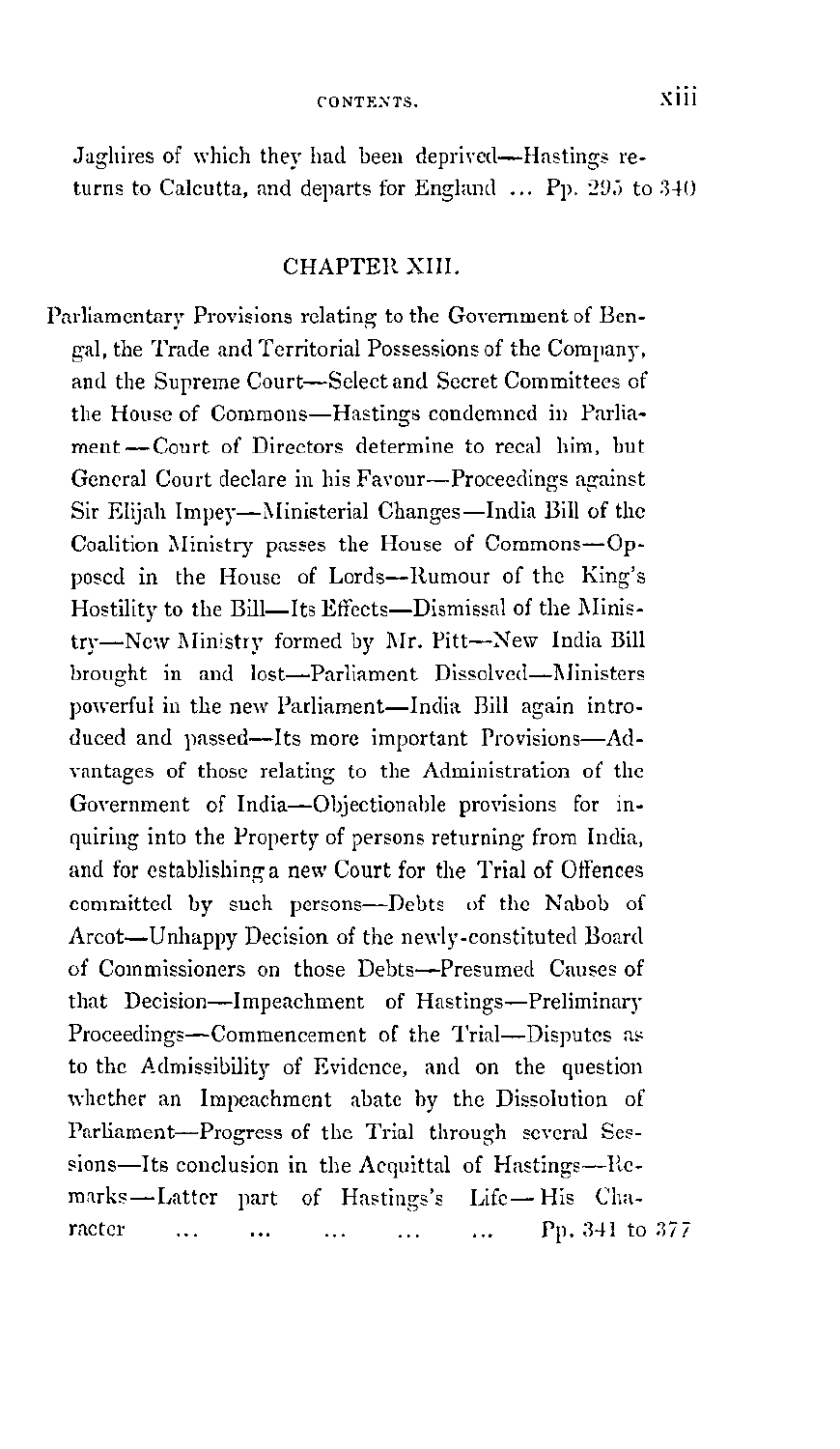#### CHAPTER XIV.

Mr. Macpherson next in Council to Hastings at the Resignation of the latter-Course of events by which he attained that place—Arrival at Calcutta of Lord Macartney—He declines the appointment of Governor-general-Returns to England—Enters into Negotiation with the Ministry— Lord Cornwallis appointed Governor-general-Relations of the Company's Government with Oude; with Nizam Ali-Embarrassments of Lord Cornwallis's position-Ilis mode of escaping them—Designs of Tippoo Sultan on Travancore—Proceedings of Tippoo, of the Rajah of Travancore, and of the British Government-Tippoo attacks the Lines of Travancore and is repulsed—Imbecile Policy of the Government of Madras—War with Tippoo Sultan— Treaties with Nizam Ali and the Peishwa-Assemblage of an Army under General Medows-Communications with Tippoo-Retirement of that Prince-British Army advance and capture Caroor, Aravacourchy, and Daraporam -Unsuccessful Attack on Paligaut-Dindigul taken-Surrender of Paligaut and Eroad - Sattimungul captured -- Descent of Tippoo -- Attack on a Corps commanded by Colonel Floyd--Attack renewed without success-Junction of the Divisions of the British Force-Tippoo regains Sattimungul, Eroad, and Daraporam-Movements of Armies and Negotiations-Lord Cornwallis resolves to assume the command—Enters Mysore—Town and Fort of Bangalore taken by the English-Victory gained by British Force under Colonel Hartley-Malabar occupied by General Abercromby-Movements of the Army of Nizam Ali, and of the Mahratta Army-Lord Cornwallis marches from Bangalore-Joined by a body of Nizam Ali's Horse-Resolves to march upon Seringapatam-Description of march-Apprehensions of Tippoo-Battle in sight of Seringapatam-English victorious, but compelled to return to Bangalore by want of provisions-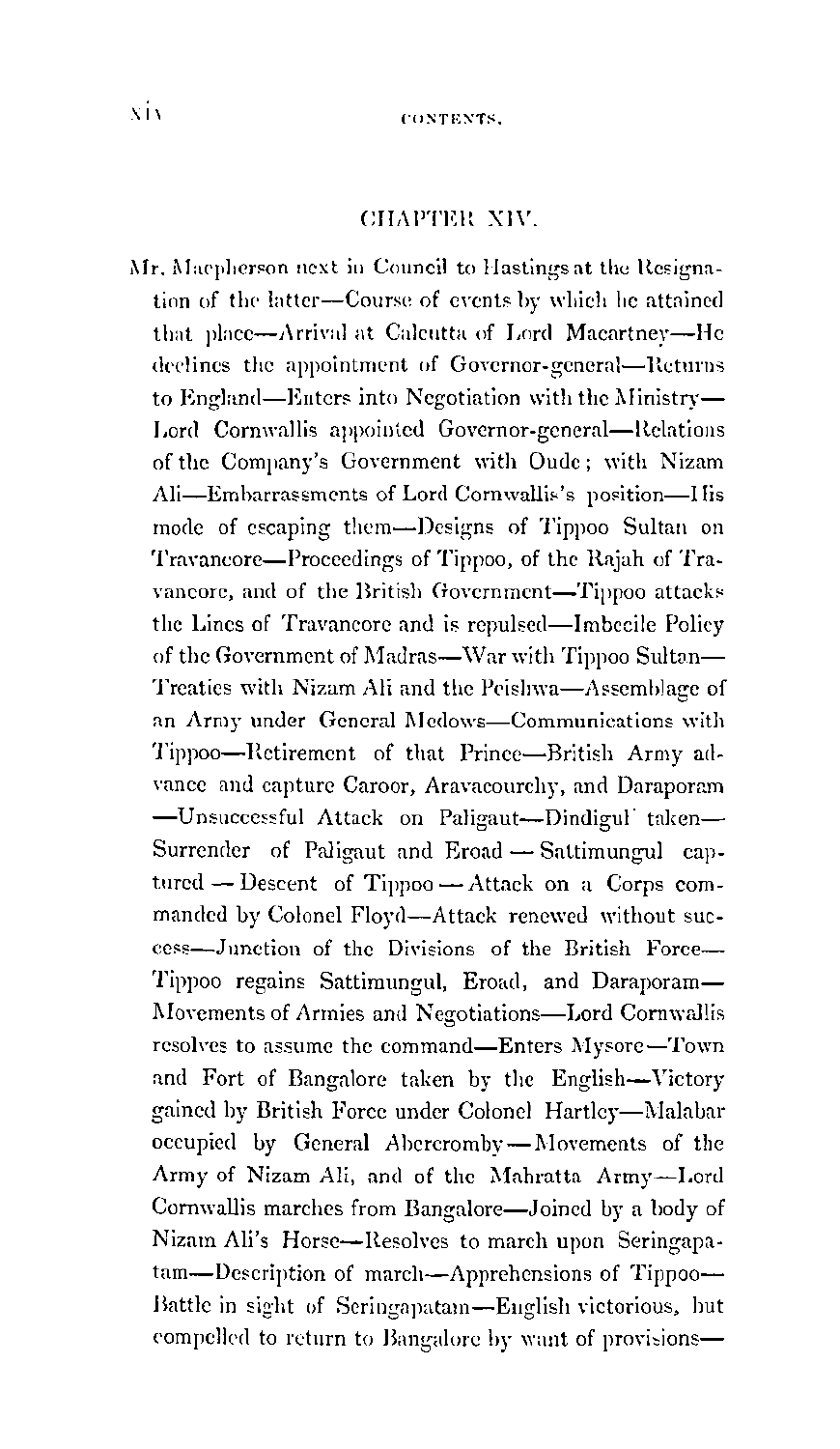General Abercromby, who had advanced, ordered to return to Malabar-Army of Lord Cornwallis joined by Mahratta Army under Purseram Bhow-Hooliordroog surrenders to the Allies-Plan of new Campaign-Oossore evacuated by the enemy-Various Forts fall to the English—Nundedroog taken by them—Operations in Baramahal, in Coimbatore-Gallant Defence of the Fort of Coimbatore by Lieutenant Chalmers-Its Surrender to the Enemy-Perfidy of Tippoo Sultan--Capture by the English of Savandroog and Ootradroog-Siege of Goorumconda-Nizam's officer deceived, surrounded with his men and murdered—Movements of Mahratta Army under Purseram Bhow-Capture of Hooly Onore-Victory gained by British Detachment under Captain Little-Simoga surrenders to the English -- Faithlessness and crucity of the Mahrattas-Simoga retaken by Tippoo-Lord Cornwallis once more in sight of Seringapatam-Attack upon that place-Its success-Subsequent movements-Noble Defence of a Redoubt by the English—Preparations for attacking the Fort-Tippoo releases Lieutenants Chalmers and Nash, and makes Overtures of Peace-Attack directed against the person of Lord Cornwallis-Approach of General Abercromby with the Bombay Army-Negotiations—Preparations for Siege completed—Preliminaries of Peace agreed upon, and Hostilities suspended-Insolent conduct of Tippoo-Arrival in the English Camp of two of Tippoo's Sons as Hostages-Disputes of Negotiators as to Revenue of Territories, value of Coins, and cession of Coorg-Preparations for re-commencing War-Definitive Treaty ratified by Tippoo—Remarks on the Treaty— Further proofs of the cruelty and perfidy of Tippoo-Departure of the British Army from Seringapatam—Means of providing for the Payments of Tippoo to the Allies-Restoration of Tippoo's Sons-The French Settlements captured-Lord Cornwallis's Changes in Internal Administration-The Permanent Settlement-Judicial Arrangements-Lord Cornwallis returns to England-Succeeded